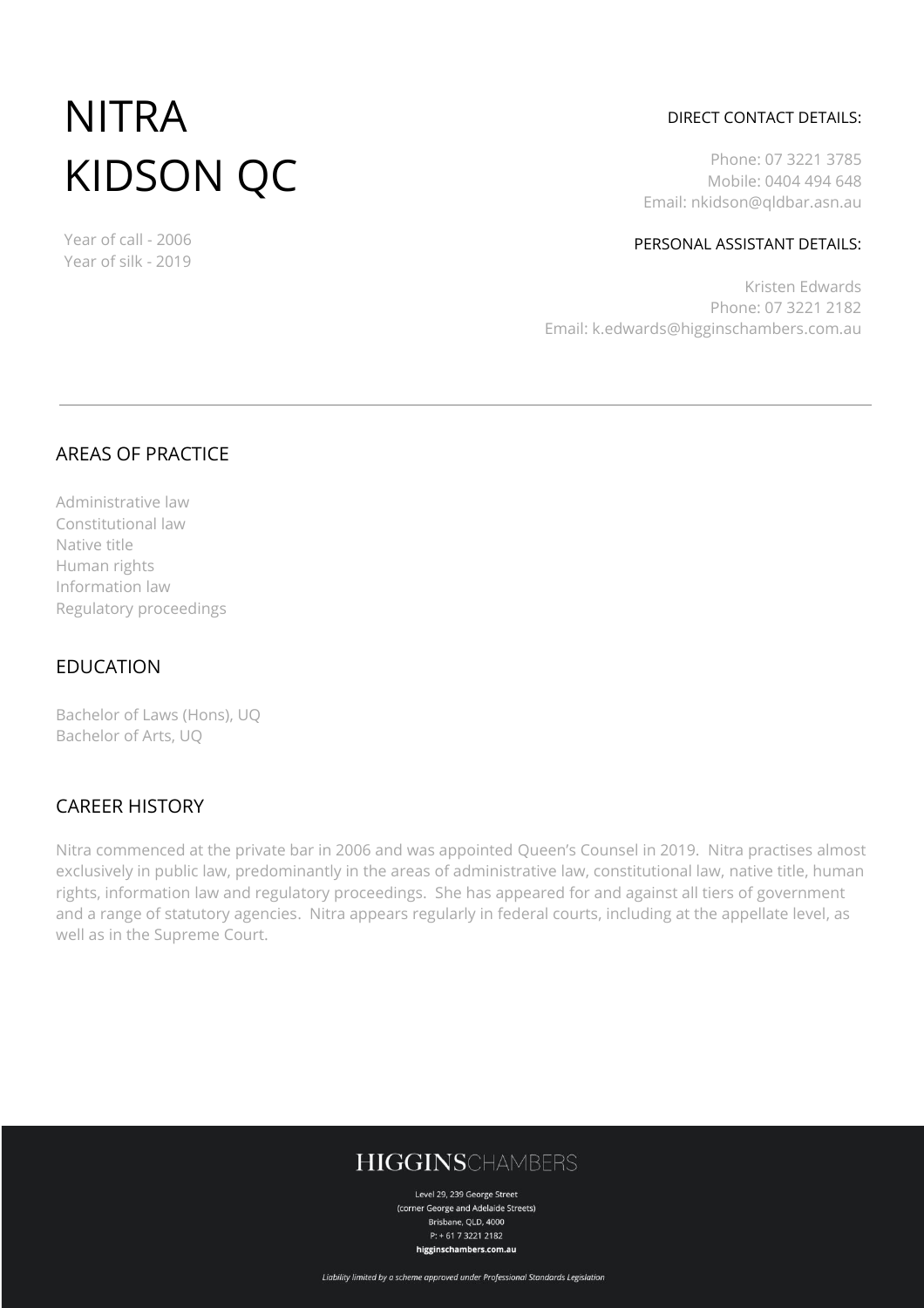## SIGNIFICANT CASES

#### **HIGH COURT**

#### *Northern Land Council v Quall* **(2020) 383 ALR 378; [2020] HCA 33**

Nitra appeared as lead counsel for the Northern Territory, with junior counsel Lachlan Peattie. Statutory construction as to whether the certification function of a representative body under the *Native Title Act 1993* (Cth) was capable of delegation and whether power to delegate available.

Link to case:<http://www.austlii.edu.au/cgi-bin/viewdoc/au/cases/cth/HCA/2020/33.html>

#### *Western Australia v Manado* **(2020) 270 CLR 81; [2020] HCA 9**

Nitra appeared for the Commonwealth of Australia, led by the Commonwealth Solicitor-General, Dr Stephen Donaghue QC. Statutory construction of provision preserving public access to beaches where native title determined to exist.

Link to case: <http://www.austlii.edu.au/cgi-bin/viewdoc/au/cases/cth/HCA/2020/9.html>

#### *Northern Territory v Griffiths* **(2019) 269 CLR 1; [2019] HCA 7**

Nitra appeared for the Commonwealth of Australia, led by Stephen Lloyd SC. First litigated determination of compensation under the *Native Title Act 1993* (Cth) for the historical extinguishment of indigenous rights in land.

Link to case:<http://www.austlii.edu.au/cgi-bin/viewdoc/au/cases/cth/HCA/2019/7.html>

#### *Kline v Official Secretary to the Governor-General* **(2013) 249 CLR 645; [2013] HCA 52**

Nitra appeared for the Official Secretary, led by the Commonwealth Solicitor-General, Justin Gleeson SC. Exclusion of documents from disclosure under *Freedom of information Act 1982* (Cth) unless related to 'matters of an administrative nature'.

Link to case:<http://classic.austlii.edu.au/au/cases/cth/HCA/2013/52.html>

#### **FEDERAL COURT**

#### *Saunders v Queensland* **[2021] FCA 190**

Nitra appeared as lead counsel for the State of Queensland, with junior counsel Carla Klease. Strikeout of application for compensation under the *Native Title Act 1993* (Cth). Statutory construction of qualifying criteria.

Link to case: <http://www.austlii.edu.au/cgi-bin/viewdoc/au/cases/cth/FCA/2021/190.html>

#### *Drury v State of Western Australia* **(2020) 276 FCR 203; [2020] FCAFC 69**

Nitra appeared for the State of Queensland, led by Stephen Lloyd SC. Whether Court has power to appoint more than one prescribed body corporate under the *Native Title Act 1993* (Cth) with respect to the same area of land.

Link to case:<http://classic.austlii.edu.au/au/cases/cth/FCAFC/2020/69.html>

# **HIGGINSCHAMBERS**

Level 29, 239 George Street (corner George and Adelaide Streets) Brisbane, QLD, 4000 P: + 61 7 3221 2182 higginschambers.com.au

Liability limited by a scheme approved under Professional Standards Legislation